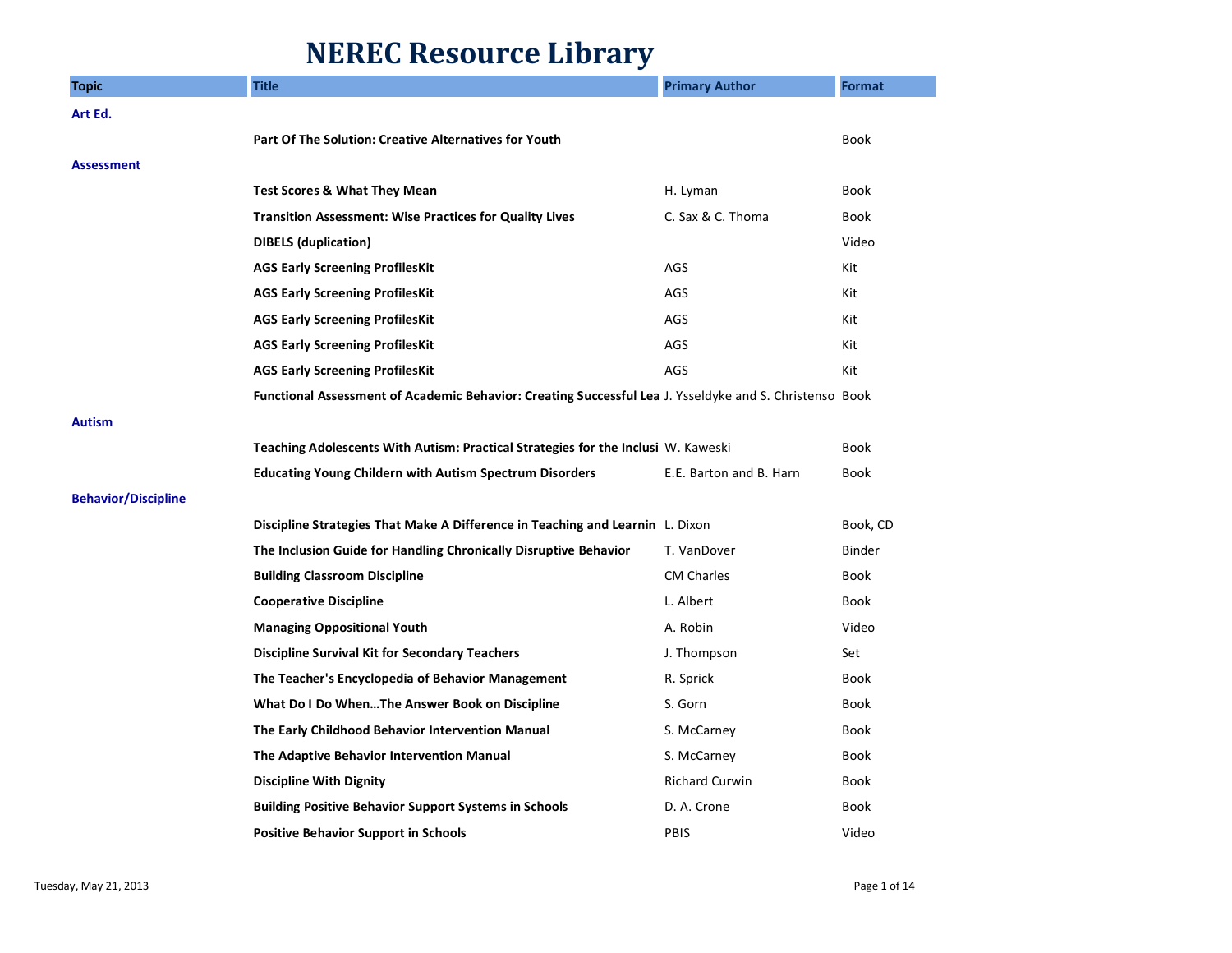| Topic           | <b>Title</b>                                                                                    | <b>Primary Author</b>  | Format      |
|-----------------|-------------------------------------------------------------------------------------------------|------------------------|-------------|
|                 | <b>Positive Behavior Support in Schools</b>                                                     | PBIS                   | Video       |
|                 | <b>Positive Behavior Support in Schools</b>                                                     | PBIS                   | Video       |
|                 | <b>Positive Behavior Support in Schools</b>                                                     | PBIS                   | Video       |
|                 | <b>Positive Behavior Support in Schools</b>                                                     | PBIS                   | Video       |
|                 | Forms for Helping the Oppositional Child                                                        | Whitney Roban          | Book        |
|                 | Discipline Techniques: Key Attitudes and Strategies for Maximizing Y The Master Teacher, Inc.   |                        | Video Set   |
|                 | Discipline Techniques: Approaches and Actions To Get The Responses The Master Teacher, Inc.     |                        | Video Set   |
|                 | Discipline Techniques: Handling Chronic Or Habitual Discipline Proble The Master Teacher, Inc.  |                        | Video Set   |
|                 | Discipline Techniques: Critical Mistakes That Cause Or Perpetuate Mi The Master Teacher, Inc.   |                        | Video Set   |
|                 | Project Turn Around: The First Step: "What I Don't Want To Have Hap The Master Teacher, Inc.    |                        | Video Set   |
|                 | Project Turn Around: The First Step: Strategies For Causing Students 1 The Master Teacher, Inc. |                        | Video Set   |
|                 | Project Turn Around: The First Step: The Turn Around: Activities To C The Master Teacher, Inc.  |                        | Video Set   |
|                 | <b>Systematic Supervision: Creating A Safe and Positive Playground</b>                          | Iris media, inc.       | Video       |
|                 | <b>Defusing Anger and Aggression: Safe Strategies for Secondary School</b> Iris Media, Inc      |                        | Video       |
|                 | <b>Managing Non-Compliance: Effective Strategies for K-12 Teachers</b>                          | Iris Media, Inc        | Video       |
|                 | <b>Bully Packets- Volumes A &amp; B</b>                                                         | The Advantage Press    | <b>DVD</b>  |
|                 | <b>Middle School Discipline Learning Packets</b>                                                | The Advantage Press    | DV D        |
|                 | <b>Fred Jones Tools for Teaching</b>                                                            | Fredric H. Jones, PhD  | Book        |
|                 | <b>Fred Jones Tools for Teaching</b>                                                            | Fredric H. Jones, PhD  | Book        |
|                 | Why Can't They Just Behave? A Guide To Managing Student Behavior B. F. Zimmerman                |                        | <b>Book</b> |
|                 | <b>Discipline Learning Packets- Bully Packets</b>                                               | <b>Advantage Press</b> | <b>DVD</b>  |
|                 | <b>Discipline Learning Packets- Bully Packets</b>                                               | <b>Advantage Press</b> | DV D        |
|                 | Discipline Learning Packets- Elementary School Addition                                         | <b>Advantage Press</b> | DV D        |
|                 | Discipline Learning Packets- Middle School Addition                                             | <b>Advantage Press</b> | <b>DVD</b>  |
|                 | <b>Motivation Learning Packets-Lessons to Encourage</b>                                         | <b>Advantage Press</b> | <b>DVD</b>  |
|                 | <b>Student Management Packets</b>                                                               | <b>Advantage Press</b> | <b>DVD</b>  |
|                 | <b>Working With Hostile and Resistant Teens</b>                                                 | Steven Campbell        | Video       |
|                 | <b>Working With Hostile and Resistant Teens</b>                                                 | Steven Campbell        | Video       |
|                 | You Can Handle Them All                                                                         | The MASTER Teacher     | <b>DVD</b>  |
| <b>Bullying</b> |                                                                                                 |                        |             |
|                 |                                                                                                 |                        |             |

**Bullying**

**Bullying and Harassment: A Legal Guide for Educators The Connumity Report Report Report Report Report Report Report Report Report Report Report Report Report Report Report Report Report Report Report Report Report Report** 

Tuesday, May 21, 2013 **Page 2 of 14** Page 2 of 14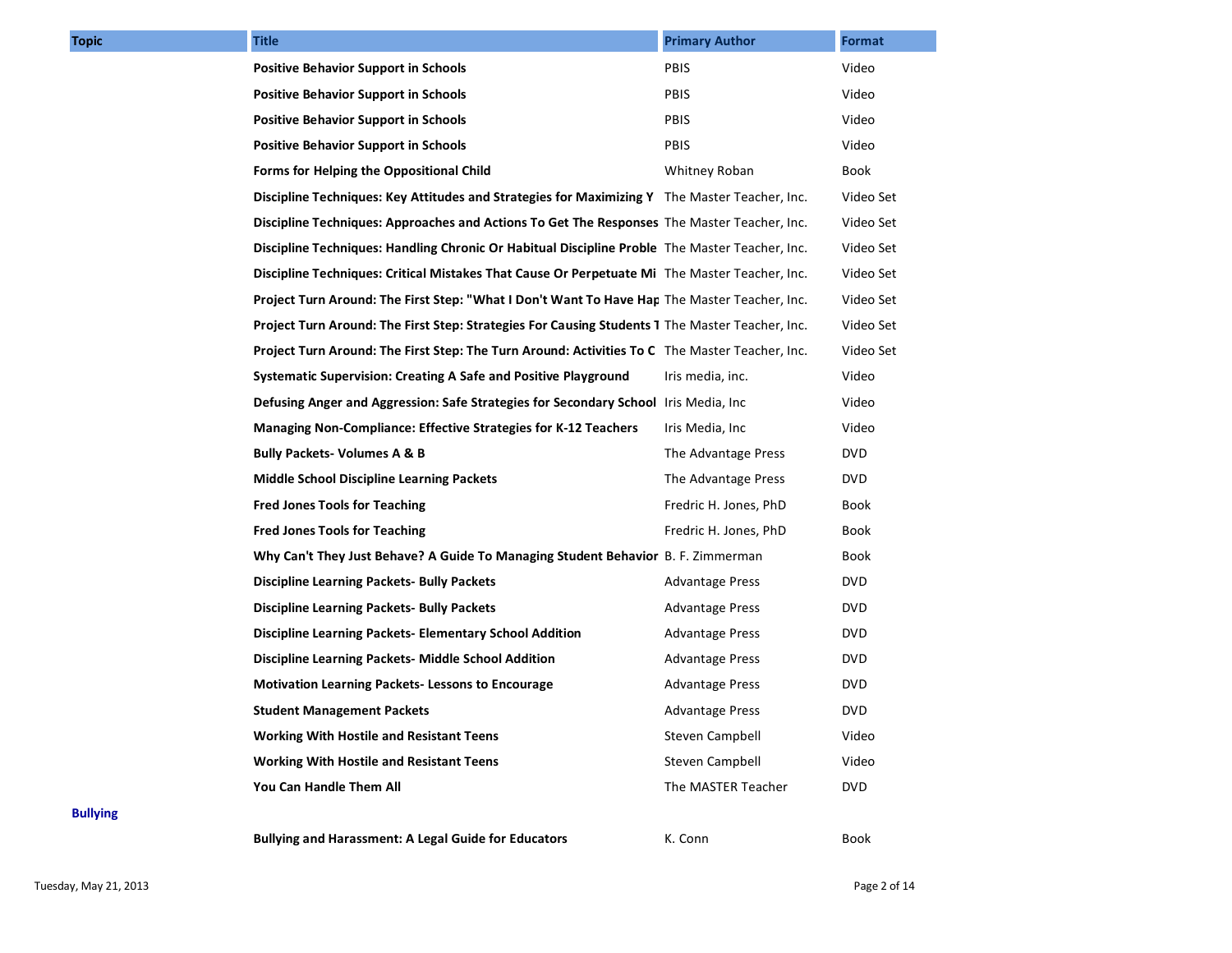| <b>Topic</b>                        | <b>Title</b>                                                                                     | <b>Primary Author</b>                 | Format      |
|-------------------------------------|--------------------------------------------------------------------------------------------------|---------------------------------------|-------------|
|                                     | The Bully FREE Classroom                                                                         | Beane                                 | Book        |
| <b>CCSS</b>                         |                                                                                                  |                                       |             |
|                                     | <b>Common Core Mathematics in a PLC at Work: Grades K-2</b>                                      | M. Larson, F. Fennell, et al          | Book        |
|                                     | <b>Common Core Mathematics in a PLC at Work: Grades 3-5</b>                                      | M. Larson, F. Fennell, et al          | Book        |
|                                     | Common Core Mathematics in a PLC at Work: High School                                            | G. Zimmerman, J. Carter, et a Book    |             |
| <b>Character Education</b>          |                                                                                                  |                                       |             |
|                                     | <b>Character Counts! Exercising Character Ages 4-6</b>                                           | Josephson Institute of Ethics Kit     |             |
|                                     | <b>Character Counts! Exercising Character Ages 6-9</b>                                           | Josephson Institute of Ethics Kit     |             |
|                                     | <b>Character Counts! Exercising Character Ages 9-11</b>                                          | Josephson Institute of Ethics Kit     |             |
|                                     | Character Education Workbook For School Boards, Admin., & Commu Judith B. Hoffman & Anne R. Book |                                       |             |
|                                     | Good Ideas to Help Young People Develop Good Character                                           | Steven Nish                           | Book        |
|                                     | First Class Character Education Activities Program- Grades 7-12                                  | Michael D. Koehler & Karen E Book     |             |
|                                     | The Kid's Guide to Social Action                                                                 | Barbara A. Lewis                      | <b>Book</b> |
|                                     | Go For It!                                                                                       | Judy Zerafa                           | Book        |
|                                     | Building a Better Me: 40 Ways to Build Your Own Assets                                           | Lutheran Brotherhood                  | Book        |
| <b>Childhood Depression</b>         |                                                                                                  |                                       |             |
|                                     | Why Isn't My Child Happy?                                                                        | Dr. Sam Goldstein                     | Video       |
| <b>Classroom Management</b>         |                                                                                                  |                                       |             |
|                                     | <b>CLASSROOM MANAGEMENT</b>                                                                      | Jane Bluestein                        | Book        |
|                                     | <b>Classroom Discipline Problem Solver</b>                                                       | Watson                                | Book        |
| <b>Cooperative Learning</b>         |                                                                                                  |                                       |             |
|                                     | The New Circles of Learning                                                                      | Johnson                               | Book        |
| <b>Cooperative/Collaborative Le</b> |                                                                                                  |                                       |             |
|                                     | <b>Collaborative Practitioners, Collaborative Schools</b>                                        | Pugach                                | Book        |
|                                     | <b>Collaborative Practitioners Collaborative Schools</b>                                         | M Pugach                              | Book        |
|                                     | <b>Collaborative Practitioners Collaborative Schools</b>                                         | M Pugach                              | Book        |
|                                     | <b>Collaborative Practitioners Collaborative Schools</b>                                         | M Pugach                              | Book        |
|                                     | <b>Cooperative Learning and Strategies for Inclusion</b>                                         | Putnam                                | <b>Book</b> |
|                                     | A Road Map for Facilitating Collaborative Teams                                                  | P. Hayden, L. Frederick, B. J. S Book |             |
| <b>Co-Teaching</b>                  |                                                                                                  |                                       |             |
|                                     | A Guide To Co-Teaching: Practical Tips for Facilitating Student Learnin R. A. Villa              |                                       | Book        |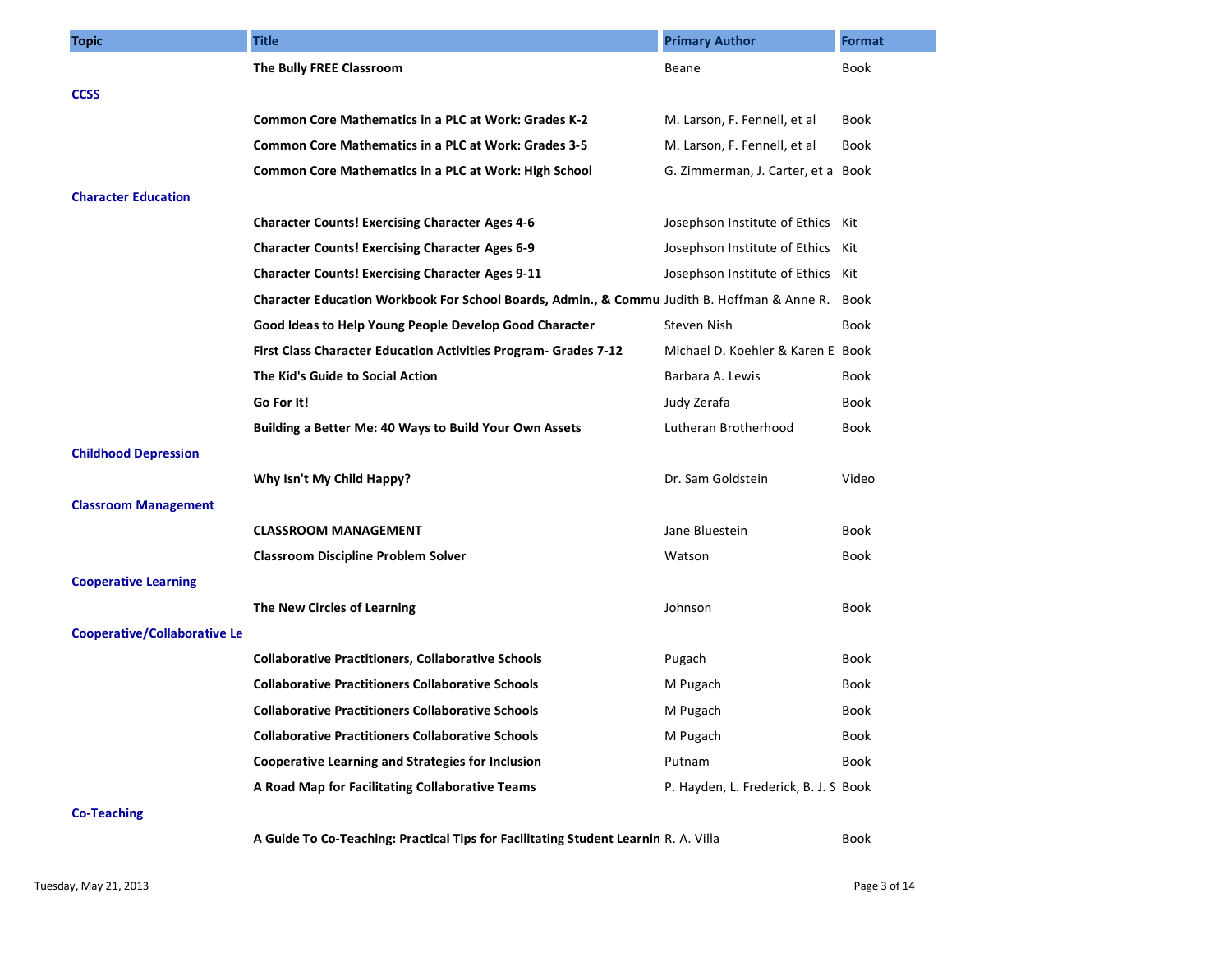| <b>Topic</b>                  | <b>Title</b>                                                                             | <b>Primary Author</b>             | <b>Format</b> |
|-------------------------------|------------------------------------------------------------------------------------------|-----------------------------------|---------------|
|                               | A Guide To Co-Teaching: Practical Tips for Facilitating Student Learnin R. A. Villa      |                                   | Book          |
|                               | <b>CO-TEACHING: And Other Innovatiuve Strategies for Meeting the Div</b> Pepper Skodack  |                                   | Book          |
|                               | CO-TEACHING: And Other Innovatiuve Strategies for Meeting the Div Pepper Skodack         |                                   | Book          |
| <b>CPI</b>                    |                                                                                          |                                   |               |
|                               | <b>Nonviolent Crisis Intervention For The Educator-Vol I</b>                             | The NCPI, Inc.                    | Video         |
|                               | Nonviolent Crisis Intervention For The Educator-Vol II                                   | The NCPI, Inc.                    | Video         |
|                               | <b>Nonviolent Crisis Intervention For The Educator-Vol III</b>                           | The NCPI, Inc.                    | Video         |
|                               | Nonviolent Crisis Intervention For The Educator-Vol IV                                   | The NCPI, Inc.                    | Video         |
|                               | Nonviolent Crisis Intervention For The Educator-Vol V                                    | The NCPI, Inc.                    | Video         |
| <b>Curriculum-Instruction</b> |                                                                                          |                                   |               |
|                               | <b>Curriculum Development for Education Reform</b>                                       | K.T. Henson                       | Book          |
| <b>Drug-Free Schools</b>      |                                                                                          |                                   |               |
|                               | Debunking the Myths About Marijuana                                                      |                                   | Video         |
|                               | Planning for Change: A Systems Model for Communities and Organiza William R. Carmack     |                                   | Book          |
|                               | <b>Facing Substance Abuse: Discussion-Starting Skits for Teenagers</b>                   | R. William Pike                   | Book          |
| ELL                           |                                                                                          |                                   |               |
|                               | <b>Accommodating Differences Among English Language Learners</b>                         | Julie Jacobson                    | Book          |
|                               | <b>Collaboration and Co-Teaching: Strategies for English learners</b>                    | A. Honigsfeld and M. G. Dove Book |               |
| <b>FBA-BIP</b>                |                                                                                          |                                   |               |
|                               | <b>Functional Assessment and Intervention Program(FAIP)</b>                              | Sopris West                       | Book          |
|                               | <b>One Minute Academic Functional Assessment and Intervention</b>                        | J. Witt                           | Manual        |
|                               | <b>Functional Assessments</b>                                                            | J. Witt                           | Manual        |
|                               | <b>Functional Behavioral Assessment: An Interactive Training Module</b>                  | C. Liaupsin                       | Manual        |
|                               | Behavior Intervention Planning: Using the Functional Behavioral Asse T. Scott            |                                   | Manual        |
|                               | <b>Behavioral Intervention Planning</b>                                                  | K, McConnel Fad, J.P. Patten,     | Book          |
|                               | Developing a Behavior Support Plan-A Manual for Teachers and Beha I. Jackson & M.Z. Leon |                                   | Book          |
|                               | <b>Behavioral Objective Sequence</b>                                                     | S. Braaten                        | Book          |
|                               | <b>Building Positive Behavior Support Systems: FBA</b>                                   | D.A. Crone & R.H. Horner          | Book          |
|                               | <b>Functional Behavioral Assessment-An Interactive Training Module</b>                   | C.J. Liaupsin, T.M. Scott & C.    | Manual        |
| <b>IEP Development</b>        |                                                                                          |                                   |               |
|                               | Self-Directed IEP Kit                                                                    | Martin, Marshall, Maxson, & Kit   |               |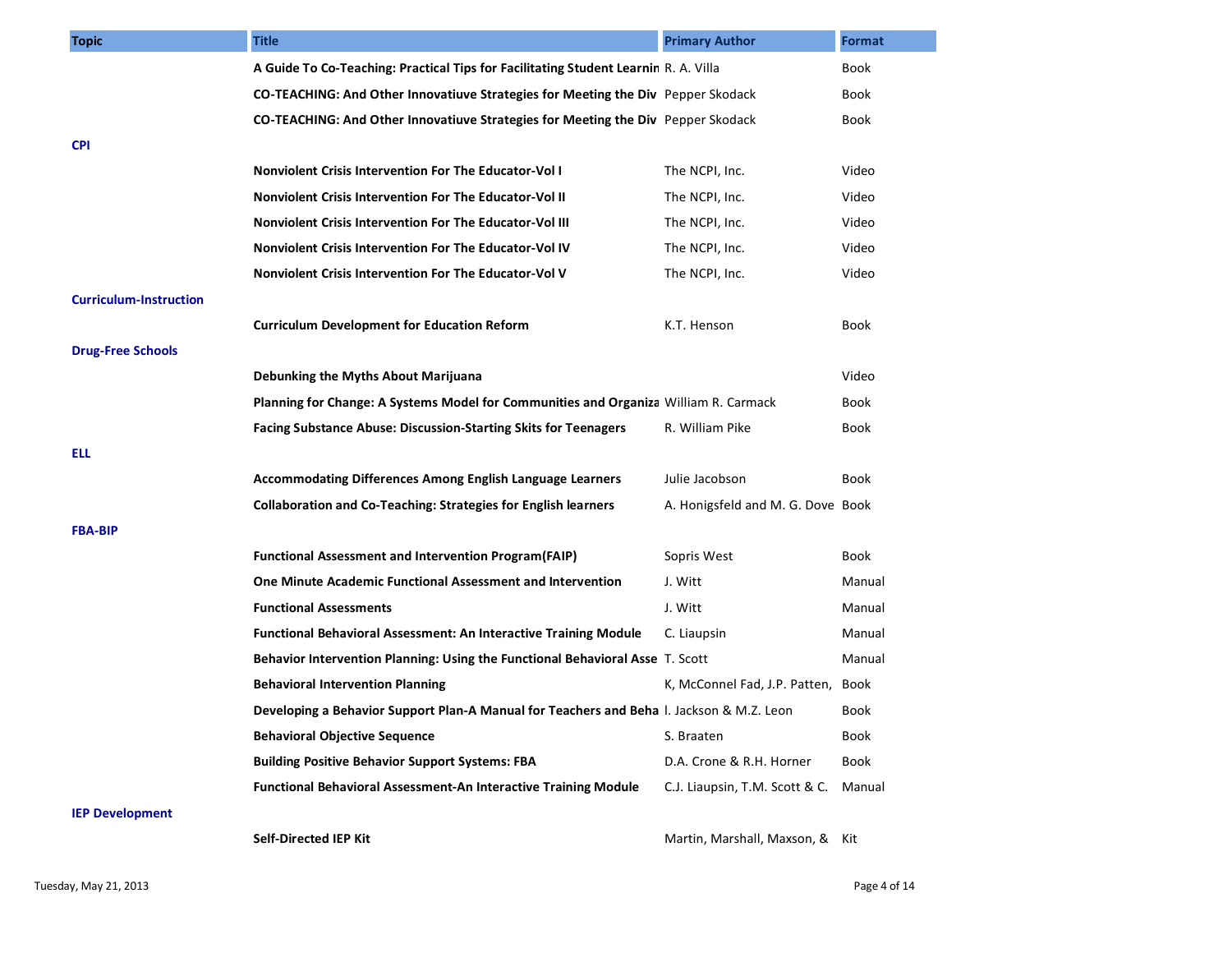| <b>Topic</b>                    | <b>Title</b>                                                         | <b>Primary Author</b>               | Format      |
|---------------------------------|----------------------------------------------------------------------|-------------------------------------|-------------|
| <b>Instructional Strategies</b> |                                                                      |                                     |             |
|                                 | <b>Differentiated Instruction Practice Series</b>                    | lervolino                           | Book        |
|                                 | Pre-Referral Intervention Manual (PRIM)                              | McCarny, Wunderlict & Baue Book     |             |
|                                 | <b>Pre-Referral Intervention Manual (PRIM)</b>                       | McCarny, Wunderlict & Baue Book     |             |
|                                 | <b>Pre-Referral Intervention Manual (PRIM)</b>                       | McCarny, Wunderlict & Baue Book     |             |
|                                 | <b>Effective Instruction of Difficult-To-Teach Students</b>          | L. Idol and J. Frederick West       | Book        |
|                                 | <b>Effective Instruction of Difficult-To-Teach Students</b>          | L. Idol and J. Frederick West       | <b>Book</b> |
|                                 | The Laughing Classroom                                               | D. Loomans & K.Kohlberg             | Book        |
|                                 | The Parents Guide To Learning Disabilities                           | S. McCarney                         | Book        |
|                                 | <b>How The Brain Learns</b>                                          | D. Sousa                            | Book        |
|                                 | <b>Essential Linguistics: What You Need to Know to Teach</b>         | D. Freeman                          | Book        |
|                                 | Learning Styles and Multiple intelligences 1-4                       | Canter Educ. Productions, Inc Video |             |
|                                 | Learning Styles and Multiple Intelligences 5-9                       | Canter Educ. Productions, Inc Video |             |
|                                 | Learning Styles and Multiple Intelligences 10-13                     | Canter Educ. Productions, Inc Video |             |
|                                 | Learning Styles and Multiple Intelligences 14                        | Canter Educ. Productions, Inc Video |             |
|                                 | Teaching the Learning Disabled: Study Skills and Learning Strategies | J. R. Birsh                         | Video       |
|                                 | <b>What Works In Schools- Facilitator's Guide</b>                    | <b>ASCD</b>                         | Manual      |
|                                 | <b>What Works In Schools- School Factors</b>                         | ASCD                                | Video       |
|                                 | <b>What Works In Schools- Teacher Factors</b>                        | <b>ASCD</b>                         | Video       |
|                                 | <b>What Works In Schools- Student Factors</b>                        | ASCD                                | Video       |
|                                 | What Works In Schools- Facilitator's Guide                           | <b>ASCD</b>                         | Manual      |
|                                 | <b>What Works In Schools- School Factors</b>                         | ASCD                                | Video       |
|                                 | What Works In Schools- Teacher Factors                               | <b>ASCD</b>                         | Video       |
|                                 | What Works In Schools- Student factors                               | ASCD                                | Video       |
|                                 | Instructional Strategies for the Differentiated Classroom            | ASCD                                | Manual      |
|                                 | <b>ISDC- Learning Contracts</b>                                      | ASCD                                | Video       |
|                                 | <b>ISDC- Intelligence Preferences</b>                                | <b>ASCD</b>                         | Video       |
|                                 | <b>ISDC- Tiered Assignments</b>                                      | <b>ASCD</b>                         | Video       |
|                                 | <b>ISDC- Complex Instruction</b>                                     | <b>ASCD</b>                         | Video       |
|                                 | <b>Differentiated In Practice: Grades K-5</b>                        | <b>CA Tomlinson</b>                 | Book        |
|                                 | <b>Differentiated In Practice: Grades K-5</b>                        | <b>CA Tomlinson</b>                 | Book        |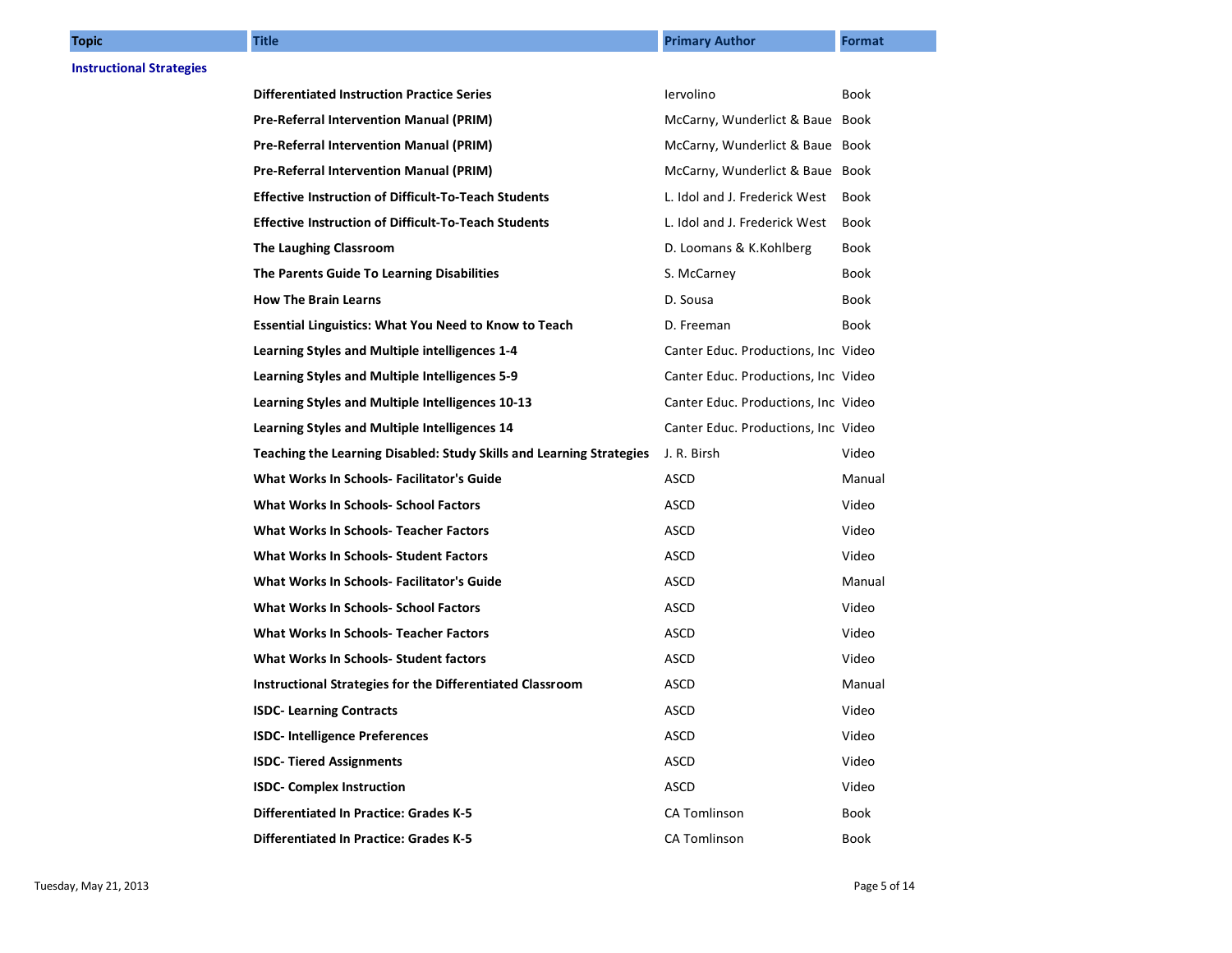| <b>Topic</b> | <b>Title</b>                                                                                             | <b>Primary Author</b> | Format |
|--------------|----------------------------------------------------------------------------------------------------------|-----------------------|--------|
|              | <b>Differentiated In Practice: Grades K-5</b>                                                            | <b>CA Tomlinson</b>   | Book   |
|              | <b>Differentiated In Practice: Grades 5-9</b>                                                            | CA Tomlinson          | Book   |
|              | <b>Educating Everybody's Children</b>                                                                    | ASCD                  | Book   |
|              | <b>Educating Everybody's Children</b>                                                                    | <b>ASCD</b>           | Book   |
|              | <b>Educating Everybody's Children</b>                                                                    | ASCD                  | Book   |
|              | <b>Educating Everybody's Children</b>                                                                    | <b>ASCD</b>           | Book   |
|              | <b>Educating Everybody's Children</b>                                                                    | <b>ASCD</b>           | Book   |
|              | <b>Inquiry Kit-Learning Styles</b>                                                                       | <b>ASCD</b>           | Kit    |
|              | MI Strategies in the Classroom and Beyond                                                                | E Weber               | Book   |
|              | Learning Styles: An ASCD Professional INQUIRY KIT                                                        | PB Guild and KL Hand  | Kit    |
|              | Let It Go, Just Let It Go!                                                                               | Rader                 | Book   |
|              | Lesson Study: A Handbook of Teacher-Led Instructional Change                                             | C. Lewis              | Book   |
|              | <b>Knowing and Teaching Elementary Mathematics</b>                                                       | L. Ma                 | Book   |
|              | Learning Structures: Modules 10-16 Workbook                                                              | R. Payne              | Book   |
|              | Breaking Ranks in the Middle: Strategies for Leading Middle Level Ref Nat'l Assoc. of Secondary Sch Book |                       |        |
|              | 3" Time Timer                                                                                            | Time Timer, LLC       | Item   |
|              | 3" Time Timer                                                                                            | Time Timer, LLC       | Item   |
|              | 8" Time Timer                                                                                            | Time Timer, LLC       | Item   |
|              | 95 Strategies for REMODELING INSTRUCTION: Ideas for Incorporating L.E. Pinto, S. Spares, & L. Dris Book  |                       |        |
|              | Motivating Students: 25 Strategies to Light the Fire of Engagement                                       | C. Chapman & N. Vagle | Book   |
| Leadership   |                                                                                                          |                       |        |
|              | <b>Research You Can Use to Improve Results</b>                                                           | Cotton                | Book   |
|              | Standards for What Principals Should Know and Be Able To Do                                              | <b>NAESP</b>          | Book   |
|              | Powerful Leadership Strategies To Build Staff Morale                                                     | D. Sutherland         | Book   |
|              | <b>Bringing Out the Best in Teachers</b>                                                                 | J. Blasé              | Book   |
|              | <b>Principals of Dynamic Schools: Taking Charge Of Change</b>                                            | E. Goldring           | Book   |
|              | Leadership for Learning: How To Help Teachers Succeed                                                    | Carl D. Glickman      | Book   |
|              | Accountability For Learning: How Teachers and School Leaders Can T Douglas B. Reeves                     |                       | Book   |
|              | Leadership Courage: Leadership Strategies for Individual and Organiz David Cottrell                      |                       | Book   |
|              | School Administrator's Public Speaking Portfolio: With Model Speech P.S. Mamchak/S. R. Mamcha            |                       | Book   |
|              | <b>Complete Public Speaking Handbook for Administrators</b>                                              | E. F. DeRoche         | Book   |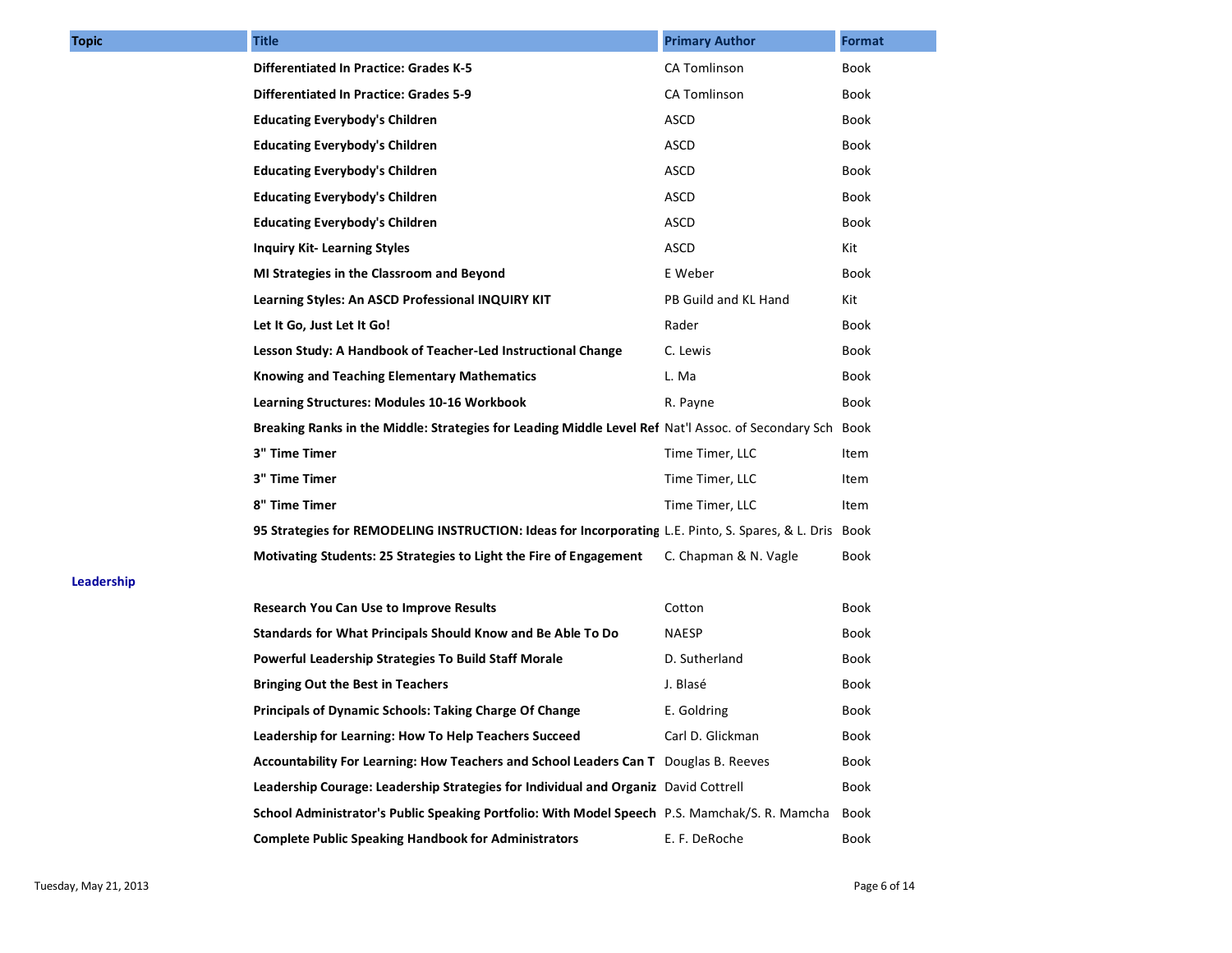| <b>Topic</b>             | <b>Title</b>                                                     | <b>Primary Author</b>  | Format |
|--------------------------|------------------------------------------------------------------|------------------------|--------|
|                          | <b>Cultivating Initiative In Your Staff</b>                      | Cathy Shaughnessy      | Video  |
|                          | <b>ED Thoughts</b>                                               | Sutton                 | Book   |
|                          | The SE Administrator's IDEA-A-DAY Guide                          | Dionne Ellis           | Book   |
| <b>Learning Theories</b> |                                                                  |                        |        |
|                          | <b>Teaching With The Brain in Mind</b>                           | Eric Jensen            | Book   |
| <b>LRE/Inclusion</b>     |                                                                  |                        |        |
|                          | <b>Inclusive School Practices</b>                                | McGregor               | Book   |
|                          | <b>Restructuring for Caring and Effective Education</b>          | Villa                  | Book   |
|                          | Understanding Learning Disabilities: How Difficult Can This Be?  | R. Lavoie              | Book   |
|                          | Understanding Learning Disabilities: How Difficult Can This Be?  | R. Lavoie              | Book   |
|                          | Understanding Learning Disabilities: How Difficult Can This Be?  | R. Lavoie              | Video  |
|                          | Understanding Learning Disabilities: How Difficult Can This Be?  | R. Lavoie              | Video  |
|                          | Understanding Learning Disabilities: How Difficult Can This Be?  | R. Lavoie              | Video  |
|                          | Standards & Inclusion: Can We Have Both?                         | D. Lipsky & A. Gartner | Video  |
|                          | Standards & Inclusion: Can We Have Both?                         | D. Lipsky & A. Gartner | Video  |
|                          | <b>Quality Education for All: Bob's Story</b>                    | Villa                  | Video  |
|                          | <b>Collaborative Planning: Transforming Theory Into Practice</b> | R. Villa               | Video  |
|                          | <b>Collaborative Planning: Transforming Theory Into Practice</b> | R. Villa               | Video  |
|                          | <b>Collaborative Teaching: The Co-Teaching Model</b>             | Villa                  | Video  |
|                          | <b>Creativitity &amp; Collaborative Learning</b>                 | Thousand               | Book   |
|                          | <b>Learning Outside the Lines</b>                                | Jonathon Mooney        | Book   |
|                          | <b>Activities for a Diverse Classroom</b>                        | Leah Katz              | Book   |
|                          | <b>Inclusive Middle Schools</b>                                  | Craig H. Kennedy       | Book   |
|                          | <b>Inclusive High Schools</b>                                    | Doug Fisher            | Book   |
|                          | The Differentiatred Classroom: Responding to All L               | Carol Ann Tomlinson    | Book   |
|                          | <b>Vocabulary Strategies Every Teacher Needs to Know</b>         | Danny Brassell         | Book   |
|                          | <b>Inclusive Elementary Schools: Recipes for Success</b>         | Doug Fisher            | Book   |
|                          | <b>Opening Doors: Connecting Students to Curriculum,</b>         | <b>Barbara Beswell</b> | Book   |
|                          | Deciding What to Teach and How to Teach It: Connect              | Elizabeth Castagnera   | Book   |
|                          | <b>Responsive Curriculum Design in Secondary Schools</b>         | Douglas Fisher         | Book   |
|                          | <b>Differentiated Instruction Practice Series</b>                | lervolino              | Book   |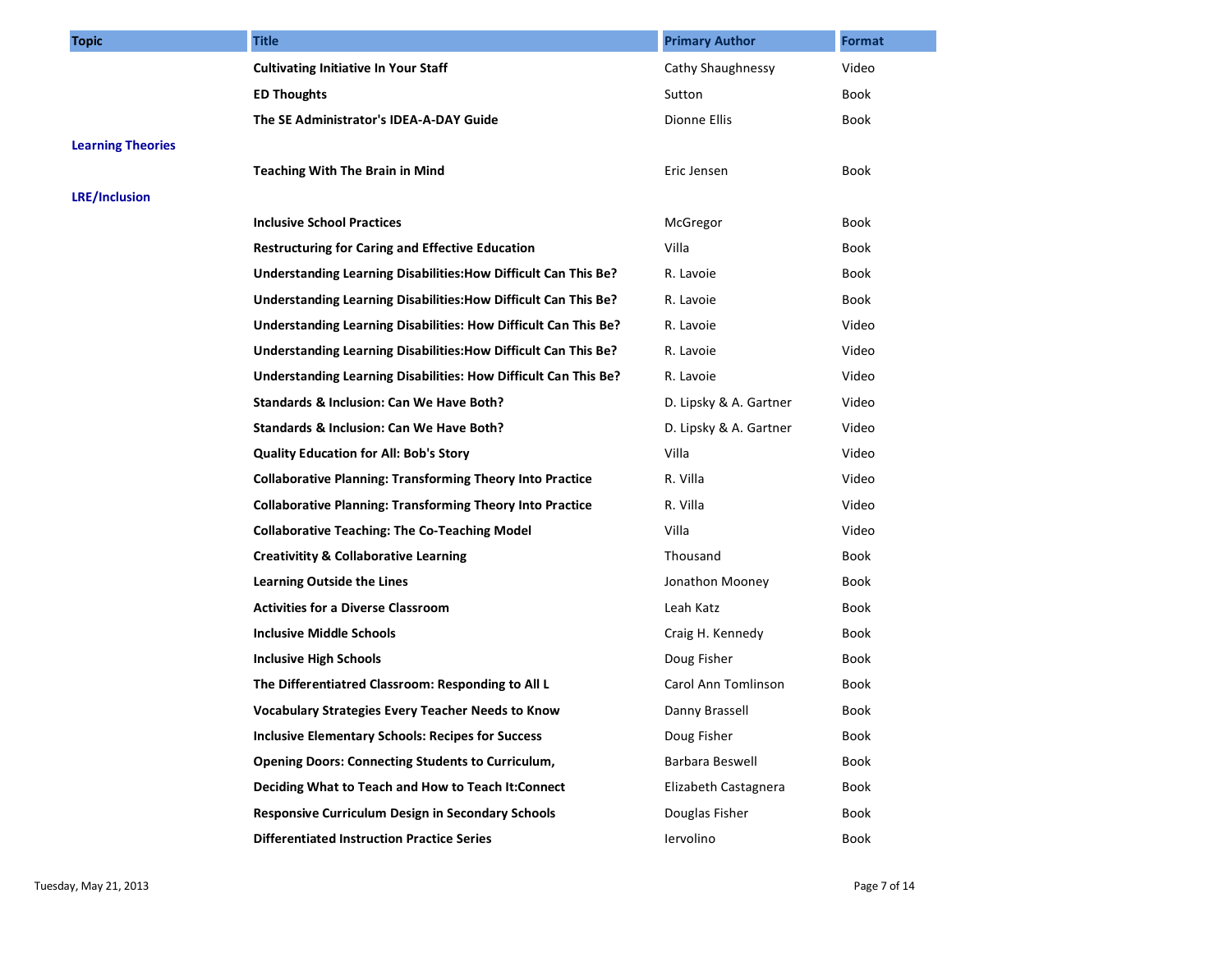| <b>Topic</b> | <b>Title</b>                                                                                      | <b>Primary Author</b>              | Format |
|--------------|---------------------------------------------------------------------------------------------------|------------------------------------|--------|
|              | Differentiated Instruction: A Focus on Inclusion                                                  | National Professional Resour Video |        |
|              | <b>Differentiated Instruction: Facilitator's Guide</b>                                            | ASCD-CA Tomlinson                  | Binder |
|              | Differentiating Instruction: Creating Multiple Paths for Learning                                 | ASCD-CA Tomlinson                  | Video  |
|              | Differentiating Instruction: Instructional and Management Strategies ASCD-CA Tomlinson            |                                    | Video  |
|              | Classroom Instruction That Works: Research-Based Strategies for Incr Marzano, Pickering & Pollock |                                    | Book   |
|              | K-5 Differentation in Practice: A Resource Guide For Differentiating C CA Tomlinson & CC Eidson   |                                    | Book   |
|              | 5-9 Differentation in Practice: A Resource Guide For Differentiating C CA Tomlinson & CC Eidson   |                                    | Book   |
|              | Differentiated Instructional Strategies In Practice                                               | G. Gregory                         | Book   |
|              | Differentiated Instructional Strategies: One Size Doesn't Fit All                                 | G. Gregory and C. Chapman          | Book   |
|              | How To Differentiate Instruction in Mixed-Ability Classrooms                                      | CA Tomlinson                       | Book   |
|              | Differentiating Instruction for Students With Learning Disabilities                               | W. Bender                          | Book   |
|              | A Handbook for Classroom Instruction That Works                                                   | Marzano, Norford, Paynter, P Book  |        |
|              | <b>INCLUSION: 450 Strategies For Success</b>                                                      | P. Hammenken                       | Book   |
|              | You're Going To Love This Kid!"                                                                   | P. Kluth                           | Book   |
|              | How To Reach & Teach All Students In The INCLUSIVE CLASSROOM                                      | S. Rief                            | Book   |
|              | Differentiating Instruction in the Regular Classroom                                              | D. Heacox                          | Book   |
|              | <b>Triangle of Support: Making Inclusion Work</b>                                                 | <b>PEAK Parent Center</b>          | Video  |
|              | <b>Quality Ed. For All/Bob's Story</b>                                                            | R. Villa                           | Video  |
|              | <b>Restructuring For All The Kids</b>                                                             |                                    | Video  |
|              | <b>Educating Inattentive Children</b>                                                             | S. Goldstein                       | Video  |
|              | A Credo For Support                                                                               | N. Kunc                            | Video  |
|              | Why Won't My Child Pay Attention?                                                                 | s. Goldstein                       | Video  |
|              | Special Needs In The General Classroom: Strategies That Make It Wor S. Fitzell                    |                                    | Book   |
|              | Special Needs In The General Classroom: Strategies That Make It Wor S. Fitzell                    |                                    | Book   |
|              | Special Needs In The General Classroom: Strategies That Make It Wor S. Fitzell                    |                                    | Book   |
|              | Special Needs In The General Classroom: Strategies That Make It Wor S. Fitzell                    |                                    | Book   |
|              | Special Needs In The General Classroom: Strategies That Make It Wor S. Fitzell                    |                                    | Book   |
|              | Special Needs In The General Classroom: Strategies That Make It Wor S. Fitzell                    |                                    | Book   |
|              | Special Needs In The General Classroom: Strategies That Make It Wor S. Fitzell                    |                                    | Book   |
|              | Special Needs In The General Classroom: Strategies That Make It Wor S. Fitzell                    |                                    | Book   |
|              | Special Needs In The General Classroom: Strategies That Make It Wor S. Fitzell                    |                                    | Book   |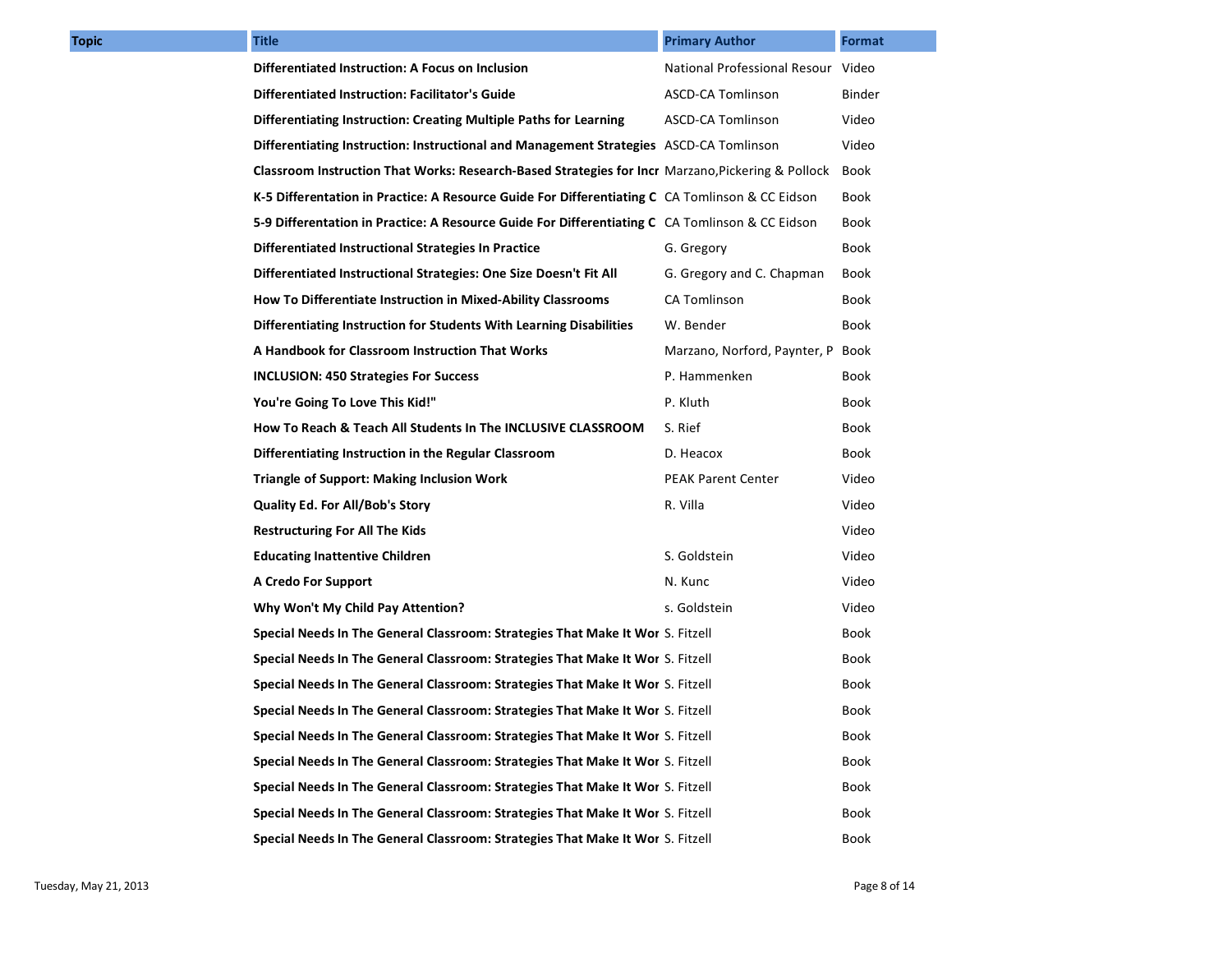| <b>Topic</b>     | <b>Title</b>                                                                   | <b>Primary Author</b>    | <b>Format</b> |
|------------------|--------------------------------------------------------------------------------|--------------------------|---------------|
|                  | Special Needs In The General Classroom: Strategies That Make It Wor S. Fitzell |                          | Book          |
|                  | Reclaiming Youth At Risk: Our Hope for the Future                              | L.K. Brendtro            | Book          |
|                  | Me and You Together                                                            | Center for Dev & Dis-UNM | Video         |
|                  | Me and You Together                                                            | Center for Dev & Dis-UNM | Manual        |
|                  | <b>SUCCESS For ALL Students</b>                                                | C Hughes & EW Carter     | Book          |
|                  | <b>Circle of Giving</b>                                                        | Ellen Howard             | Book          |
|                  | Inclusion Lesson Plan Book for the 21st Century                                | Toby Karten              | Book          |
|                  | <b>Separating Difference from Disability</b>                                   | <b>Catherine Collier</b> | Book          |
|                  | <b>INCLUSIVE PRACTICES</b>                                                     | Toby J. Karten           | Book          |
|                  | Multiple Intelligences in the Classroom                                        | Armstrong                | Book          |
|                  | A Handbook for Classroom Instruction That Works                                | Marzano                  | Book          |
|                  | <b>Classroom Instruction that Works LOST</b>                                   | Marzano                  | Book          |
| <b>Mentoring</b> |                                                                                |                          |               |
|                  | Life Cycle of the Career Teacher                                               | Steffy                   | Book          |
|                  | Life Cycle of the Career Teacher                                               | Steffy                   | Book          |
|                  | 10 Traits of Highly Effective Teachers                                         | McEwan                   | Book          |
|                  | 10 Traits of Highly Effective Teachers                                         | McEwan                   | Book          |
|                  | <b>Mentoring Beginning Teachers</b>                                            | Boreen                   | Book          |
|                  | <b>Mentoring Beginning Teachers</b>                                            | Boreen                   | Book          |
|                  | <b>Quality Mentoring for Novice Teachers</b>                                   | Odell                    | Book          |
|                  | <b>Quality Mentoring for Novice Teachers</b>                                   | Odell                    | Book          |
|                  | <b>Mentoring New Teachers</b>                                                  | Portner                  | Book          |
|                  | <b>Mentoring New Teachers</b>                                                  | Portner                  | Book          |
|                  | <b>Mentoring Programs for New Teachers</b>                                     | Villani                  | Book          |
|                  | <b>Mentoring Programs for New Teachers</b>                                     | Villani                  | Book          |
|                  | The First Days of School: How to Be An Effective Teacher                       | Wong                     | Book          |
|                  | The First Days of School: How to Be An Effective Teacher                       | Wong                     | Book          |
|                  | The First Days of School: How to Be An Effective Teacher                       | Wong                     | <b>Book</b>   |
|                  | <b>Enhancing Professional Practice</b>                                         | Danielson                | Book          |
|                  | <b>Enhancing Professional Practice</b>                                         | Danielson                | Book          |
|                  | <b>Enhancing Professional Practice</b>                                         | Danielson                | Book          |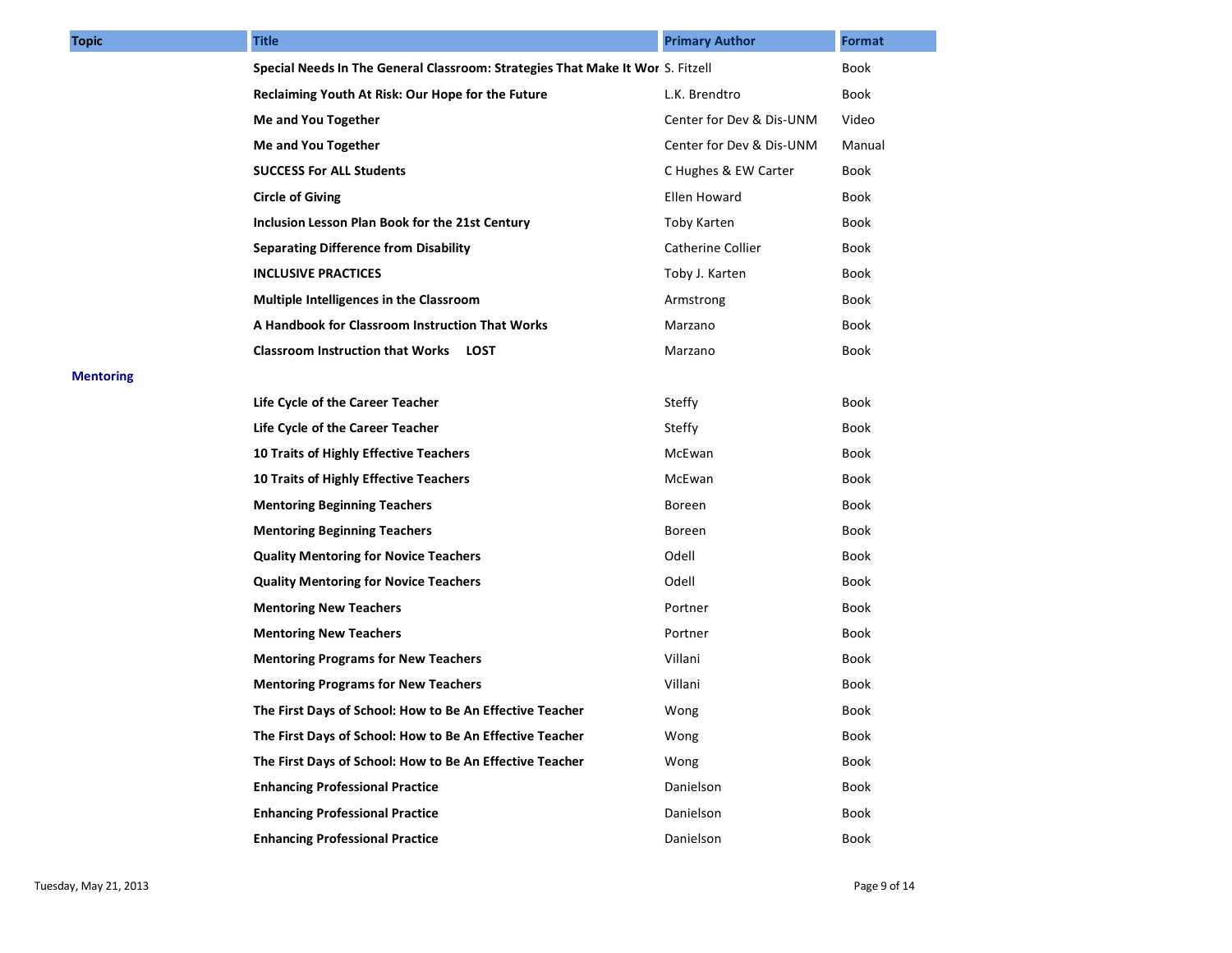| <b>Topic</b> | <b>Title</b>                                                                            | <b>Primary Author</b>              | Format     |
|--------------|-----------------------------------------------------------------------------------------|------------------------------------|------------|
|              | <b>Enhancing Professional Practice</b>                                                  | Danielson                          | Book       |
|              | 10 Traits of Highly Effective Teachers                                                  | McEwan                             | Book       |
|              | Designing Prof Dev for Teachers Science/Math                                            | Louks-Horsley                      | Book       |
|              | <b>The Effective Teacher</b>                                                            | Harry Wong                         | Binder     |
|              | The Effective Teacher                                                                   | Harry Wong                         | Kit        |
|              | <b>The Effective Teacher</b>                                                            | Harry Wong                         | Binder     |
|              | <b>The Effective Teacher</b>                                                            | Harry Wong                         | Kit        |
|              | <b>The Effective Teacher</b>                                                            | Harry Wong                         | Video      |
|              | <b>The Effective Teacher</b>                                                            | Harry Wong                         | Video      |
|              | <b>The Effective Teacher</b>                                                            | Harry Wong                         | Video      |
|              | <b>The Effective Teacher</b>                                                            | Harry Wong                         | Video      |
|              | <b>The Effective Teacher</b>                                                            | Harry Wong                         | Video      |
|              | The Effective Teacher                                                                   | Harry Wong                         | Video      |
|              | <b>The Effective Teacher</b>                                                            | Harry Wong                         | Video      |
|              | <b>The Effective Teacher</b>                                                            | Harry Wong                         | Video      |
|              | <b>The Effective Teacher</b>                                                            | Harry Wong                         | Video      |
|              | The Effective Teacher                                                                   | Harry Wong                         | Video      |
|              | <b>The Effective Teacher</b>                                                            | Harry Wong                         | Video      |
|              | <b>The Effective Teacher</b>                                                            | Harry Wong                         | Video      |
|              | The Effective Teacher                                                                   | Harry Wong                         | Video      |
|              | The Effective Teacher                                                                   | Harry Wong                         | Video      |
|              | <b>The Effective Teacher</b>                                                            | Harry Wong                         | Video      |
|              | <b>The Effective Teacher</b>                                                            | Harry Wong                         | Video      |
|              | I Choose to CARE                                                                        | Harry Wong                         | Video      |
|              | New Teacher Induction: How to Train, Support, and Retain New Teac A. Breaux and H. Wong |                                    | Book       |
|              | <b>Welcome to TeachingAnd Our Schools</b>                                               | Robert L. DeBruyn                  | Book       |
|              | The First Days of School: How to Be An Effective Teacher                                | Harry & Rosemary Wong              | Book       |
|              | The First Days of School: How to Be An Effective Teacher                                | Harry & Rosemary Wong              | Book       |
|              | I Choose to CARE                                                                        | Harry K. Wong                      | <b>DVD</b> |
|              | Monday Morning Leadership: 8 Mentoring Sessions You Can't Afford David Cottrell         |                                    | Book       |
|              | Mentoring Beginning TeachersL Guiding, Reflecting, Coaching                             | J. Boreen, M. Johnson, D. Nid Book |            |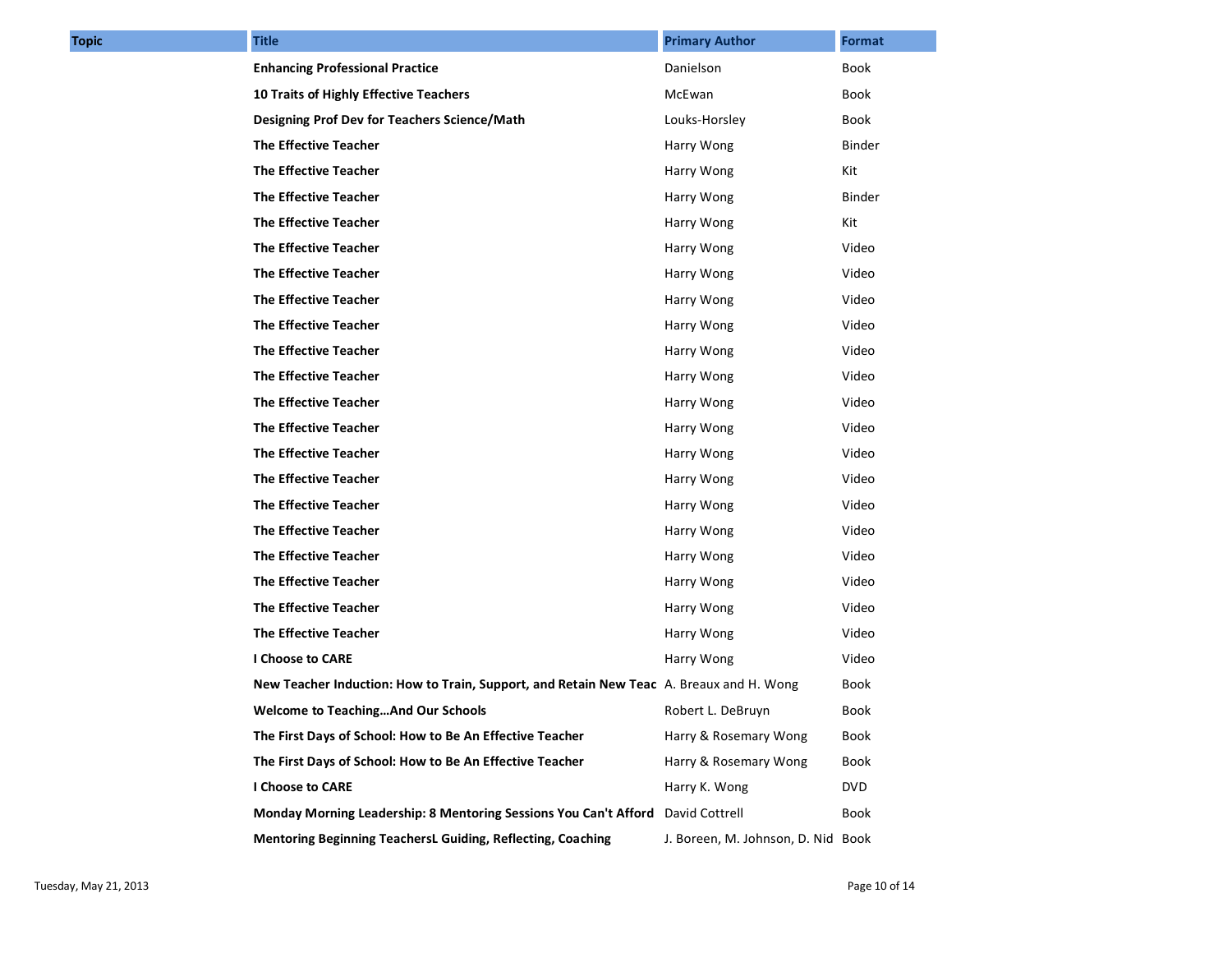| <b>Topic</b>                    | <b>Title</b>                                                                          | <b>Primary Author</b>              | <b>Format</b> |
|---------------------------------|---------------------------------------------------------------------------------------|------------------------------------|---------------|
|                                 | <b>Cultivating Initiative in Your Staff</b>                                           | Cathy Shaughnessy                  | <b>Book</b>   |
| <b>Paraprofessionals</b>        |                                                                                       |                                    |               |
|                                 | <b>INCLUSION: An Essential Guide For The Paraprofessional</b>                         | P. Hammeken                        | Book          |
|                                 | How To Be A Para Pro: A Comprehensive Training Manual for Parapro D. Twachtman-Cullen |                                    | Book          |
|                                 | The Paraprofessional's Guide to the Inclusive Classroom: Working As M.B. Doyle        |                                    | Book          |
| <b>Parent Involvement</b>       |                                                                                       |                                    |               |
|                                 | Understanding and Relating to ParentsProfessionally                                   | Robert L. DeBruyn                  | Book          |
|                                 | <b>Parenting Children With Special Needs</b>                                          | <b>United Learning</b>             | Video         |
| <b>Phonics</b>                  |                                                                                       |                                    |               |
|                                 | <b>Morgan Dynamics Phonics I: Teacher Instruction</b>                                 | Morgan                             | Video         |
|                                 | <b>Morgan Dynamics Phonics I: Teacher Instruction</b>                                 | Morgan                             | Video         |
|                                 | <b>Morgan Dynamics Phonics I: Teacher Instruction</b>                                 | Morgan                             | Video         |
| <b>PLCs</b>                     |                                                                                       |                                    |               |
|                                 | <b>Common Formative Assessment: A Toolkit for PLCs At Work</b>                        | K. Bailey & C. Jakicic             | Book          |
|                                 | <b>Common Formative Assessment: A Toolkit for PLCs At Work</b>                        | K. Bailey & C. Jakicic             | Book          |
|                                 | <b>LEARNING BY DOING:A Handbook for PLCs at Work</b>                                  | R. DuFour, R. DuFour, R. Eake Book |               |
| <b>Positive School Culture</b>  |                                                                                       |                                    |               |
|                                 | <b>Character Counts! Exercising Character Ages 4-6</b>                                |                                    | Kit           |
|                                 | <b>Character Counts! Exercising Character Ages 6-9</b>                                |                                    | Kit           |
|                                 | <b>Character Counts! Exercising Character Ages 9-11</b>                               |                                    | Kit           |
| <b>Poverty</b>                  |                                                                                       |                                    |               |
|                                 | A Framework for Understanding Poverty                                                 | Ruby K. Payne                      | <b>Book</b>   |
| <b>Professional Development</b> |                                                                                       |                                    |               |
|                                 | Student Achievement Through Staff Development- 3rd Edition                            | Joyce and Showers                  | Book          |
|                                 | <b>Evaluating Professional Development</b>                                            | Thomas R. Guskey                   | Book          |
|                                 | Achieving YOUR Vision of Professional Development                                     | David Collins                      | Book          |
| <b>Reading</b>                  |                                                                                       |                                    |               |
|                                 | <b>Overcoming Dyslexia</b>                                                            | S. Shaywitz                        | Book          |
| <b>RTI</b>                      |                                                                                       |                                    |               |
|                                 | Getting Ready for RTI: Staff Training on Key Principals, Implementatic McCook, Witt   |                                    | <b>DVD</b>    |
|                                 | <b>RTI Toolkit: A Practical Guide for Schools</b>                                     | J. Wright                          | Book          |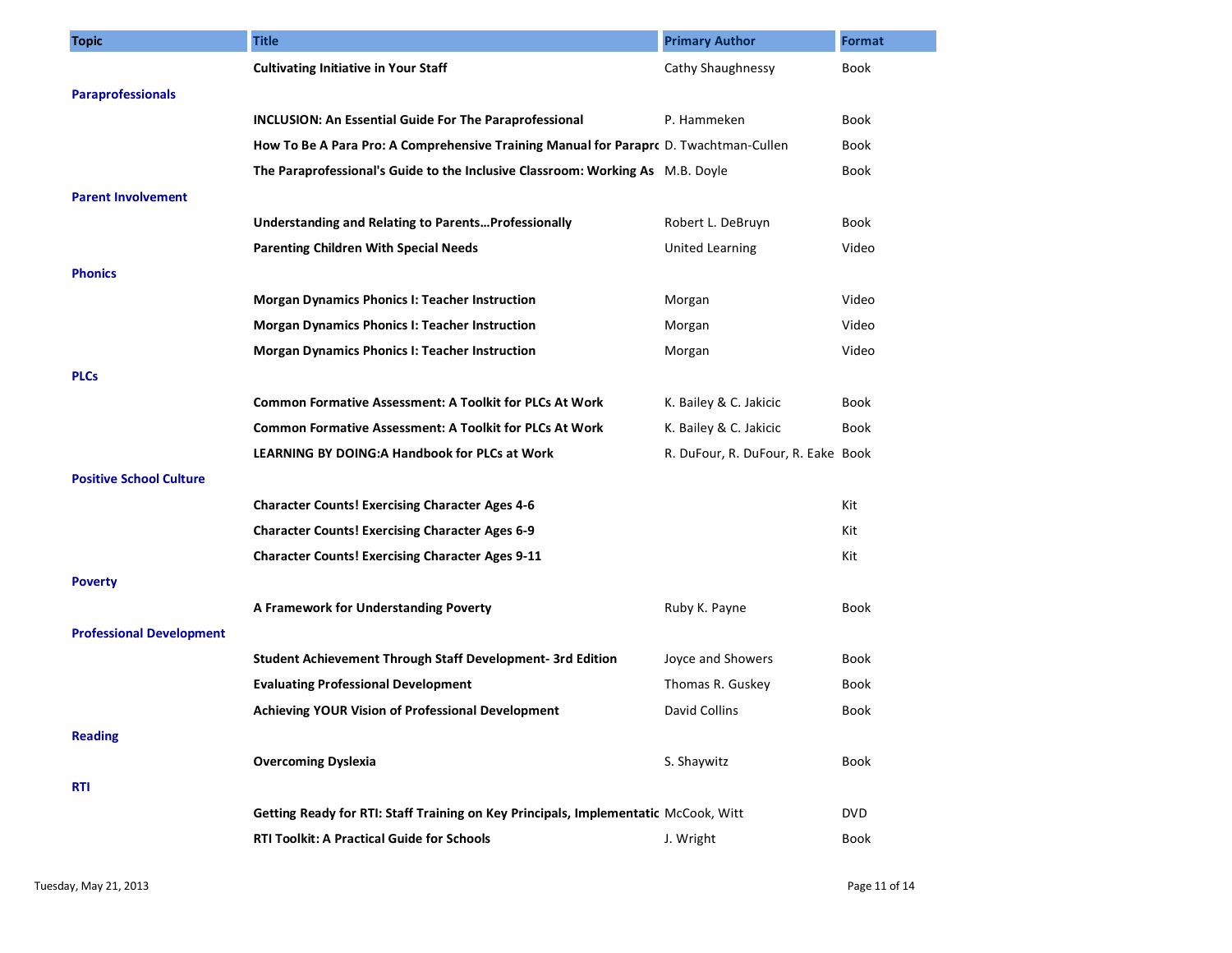| <b>Topic</b>               | <b>Title</b>                                                                                            | <b>Primary Author</b>             | <b>Format</b> |
|----------------------------|---------------------------------------------------------------------------------------------------------|-----------------------------------|---------------|
|                            | Response to Intervention: Principals & Strategies for Effective Practic Brown-Chidsey, Steege           |                                   | Book          |
|                            | The RTI Guide: Developing and Implementing a Model in Your School McCook                                |                                   | Book          |
|                            | <b>RESPONSE TO INTERVENTION</b>                                                                         | Cara F. Shores                    | Book          |
|                            | Simplifying Response to Intervention: Four Essential Guiding Principal A. Buffum, M. Mattos & C. W Book |                                   |               |
|                            | Simplifying Response to Intervention: Four Essential Guiding Principal A. Buffum, M. Mattos & C. W Book |                                   |               |
|                            | Simplifying Response to Intervention: Four Essential Guiding Principal A. Buffum, M. Mattos & C. W Book |                                   |               |
| <b>SE Law</b>              |                                                                                                         |                                   |               |
|                            | <b>Keys to Compliance</b>                                                                               | Baird                             | Video         |
|                            | Developing IEPs Under the New IDEA Regulations                                                          | E. Hartwig                        | Video         |
|                            | IDEA Procedural Safeguards: Parents' Rights, Districts' Responsibilitie M. Baird                        |                                   | Video         |
|                            | The 11th Hour: How To Handle the Pre-Expulsion Special Education R E. Hartwig                           |                                   | Video         |
|                            | How To Prepare for a Due Process Hearing                                                                | E. Hartwig                        | Video         |
|                            | The New IDEA Regulations: Know Your Legal Responsibilities                                              | M. Baird                          | Video         |
|                            | NCLB and IDEA "04: A Sise-by-Side Analysis                                                              | John W. Norlin, Esg.              | Book          |
|                            | The IDEA Amandments: What You Need To Know                                                              | David M. Richards & Jose L.       | Book          |
|                            | IDEIA vs. IDEA '97: Charting the Changes                                                                | CJ Russo, A Osborne & EA Bor Book |               |
|                            | The Answer Book on Special Education Law                                                                | JW Norlin & S Gorn                | Book          |
|                            | What Do I Do WhenThe Answer Book on Special Education Law-4th J.W. Norlin, S. Gorn                      |                                   | Book          |
|                            | What Do I Do WhenThe Answer Book on Special Education Law-3rd Susan Gorn                                |                                   | Book          |
|                            | What Do I Do WhenThe Answer Book on Discipline                                                          | Susan Gorn                        | Book          |
|                            | Early Childhood Law and Policy: 1999 Desk Book                                                          | Patricia Grzywacz                 | Book          |
| Self-Esteem                |                                                                                                         |                                   |               |
|                            | <b>Self-Image Modification</b>                                                                          | Donald Simmermacher               | Book          |
|                            | Ready to Use Self-Esteem & Conflict -Solving Activities for Grades 4-8 Beth Teolis                      |                                   | Book          |
| <b>Standards</b>           |                                                                                                         |                                   |               |
|                            | Power Standards: Identifying the Standards the Matter Most                                              | L. Ainsworth                      | Book          |
|                            | "Unwrapping" the Standards: A Simple Process to Make Standards M L. Ainsworth                           |                                   | Book          |
|                            | A Comprehensive Guide to Designing Standards-Based Districts, Scho Robert J. Marzano and John S Book    |                                   |               |
| <b>Substitute Teaching</b> |                                                                                                         |                                   |               |
|                            | <b>Substitute Teacher Handbook</b>                                                                      | Utah State Univ.                  | <b>Binder</b> |
|                            | <b>Substitute Teachers: Classroom Management Skills</b>                                                 | IOX Ed. Research                  | Video         |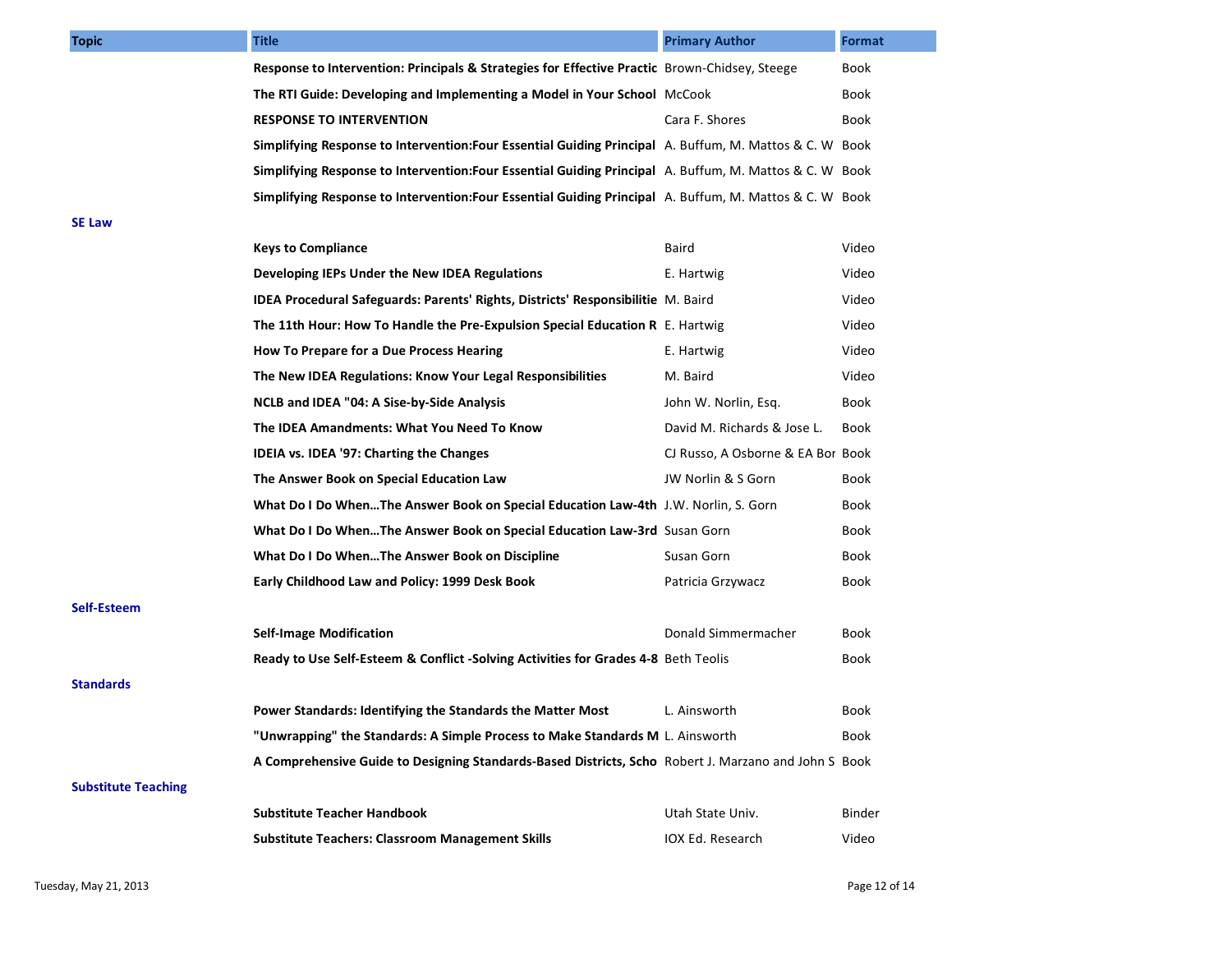| <b>Topic</b>              | <b>Title</b>                                                                                          | <b>Primary Author</b>                | Format     |
|---------------------------|-------------------------------------------------------------------------------------------------------|--------------------------------------|------------|
|                           | <b>Substitute Teachers: Classroom Management Skills</b>                                               | IOX Ed. Research                     | Video      |
|                           | Substitute Teachers: Classroom Management Skills                                                      | IOX Ed. Research & Dev't             | Video      |
|                           | <b>Substitute Teacher's Reference Manual</b>                                                          | C. Jones                             | Manual     |
|                           | <b>Substitute Survival Training</b>                                                                   |                                      | Video      |
|                           | <b>Substitute Survival Training</b>                                                                   |                                      | Video      |
| <b>Teacher Evaluation</b> |                                                                                                       |                                      |            |
|                           | <b>Teacher Evaluation To Enhance Professional Practice</b>                                            | Danielson                            | Book       |
|                           | <b>Teacher Evaluation To Enhance Professional Practice</b>                                            | Danielson                            | Book       |
|                           | <b>Teacher Evaluation To Enhance Professional Practice</b>                                            | Danielson                            | Book       |
|                           | <b>The Marginal Teacher</b>                                                                           | C. E. Lawrence                       | Book       |
|                           | Handbook on Teacher Evaluation: Assessing and Improving Performa J.H. Stronge & P.D. Tucker           |                                      | Book       |
| <b>Team-Building</b>      |                                                                                                       |                                      |            |
|                           | <b>Main Street Foundation: Building Community Teams</b>                                               | SW Reg Ctr for Drug-Free Sco Video   |            |
| <b>Technology</b>         |                                                                                                       |                                      |            |
|                           | <b>Teaching and Learning</b>                                                                          | J Lever-Duffy, JB McDonald & Book    |            |
|                           | Instructional Technology for Teaching and Learning: Designing Instruc Newby, Stepich, Lehman & R Book |                                      |            |
|                           | Tracks to the Future: Integrating Technology into Today's Schools                                     | E. Hulett, C. Milyard, J. Tanne Book |            |
| <b>Teens</b>              |                                                                                                       |                                      |            |
|                           | Teens Sound Off About                                                                                 | Nat'l Youth I CARE HOTLINE           | Video      |
|                           | <b>TEEN TALK: Peer Pressure/Popularity</b>                                                            | Nat'l Youth I CARE HOTLINE           | Video      |
|                           | <b>TEEN TALK: Dating/Relationships</b>                                                                | Nat'l Youth I CARE HOTLINE           | Video      |
|                           | You Can Choose! Being Friends                                                                         |                                      | Video      |
|                           | Responsible Kids In Schools and at Home-Video #5-Avoidance of Failu American Guidance Service         |                                      | Video      |
|                           | Responsible Kids In Schools and at Home-Video #3-Power Struggles                                      | American Guidance Service            | Video      |
|                           | No Easy Answers: Short Stories About Teenagers Making Tough Choic Edited by Donald R. Gallo           |                                      | Book       |
|                           | <b>Facing Violence: Discussion-Starting Skits for Teenagers</b>                                       | R. William Pike                      | Book       |
| <b>Test Anxiety</b>       |                                                                                                       |                                      |            |
|                           | Test Anxiety & What You Can Do About It                                                               | Joseph Casbarro, PhD                 | Book       |
| <b>Transition</b>         |                                                                                                       |                                      |            |
|                           | <b>Next Steps: Transitioning From Early Intervention Services</b>                                     | <b>NMDOH</b>                         | <b>DVD</b> |
|                           | <b>Next Steps: Transitioning From Early Intervention Services</b>                                     | <b>NMDOH</b>                         | Video      |